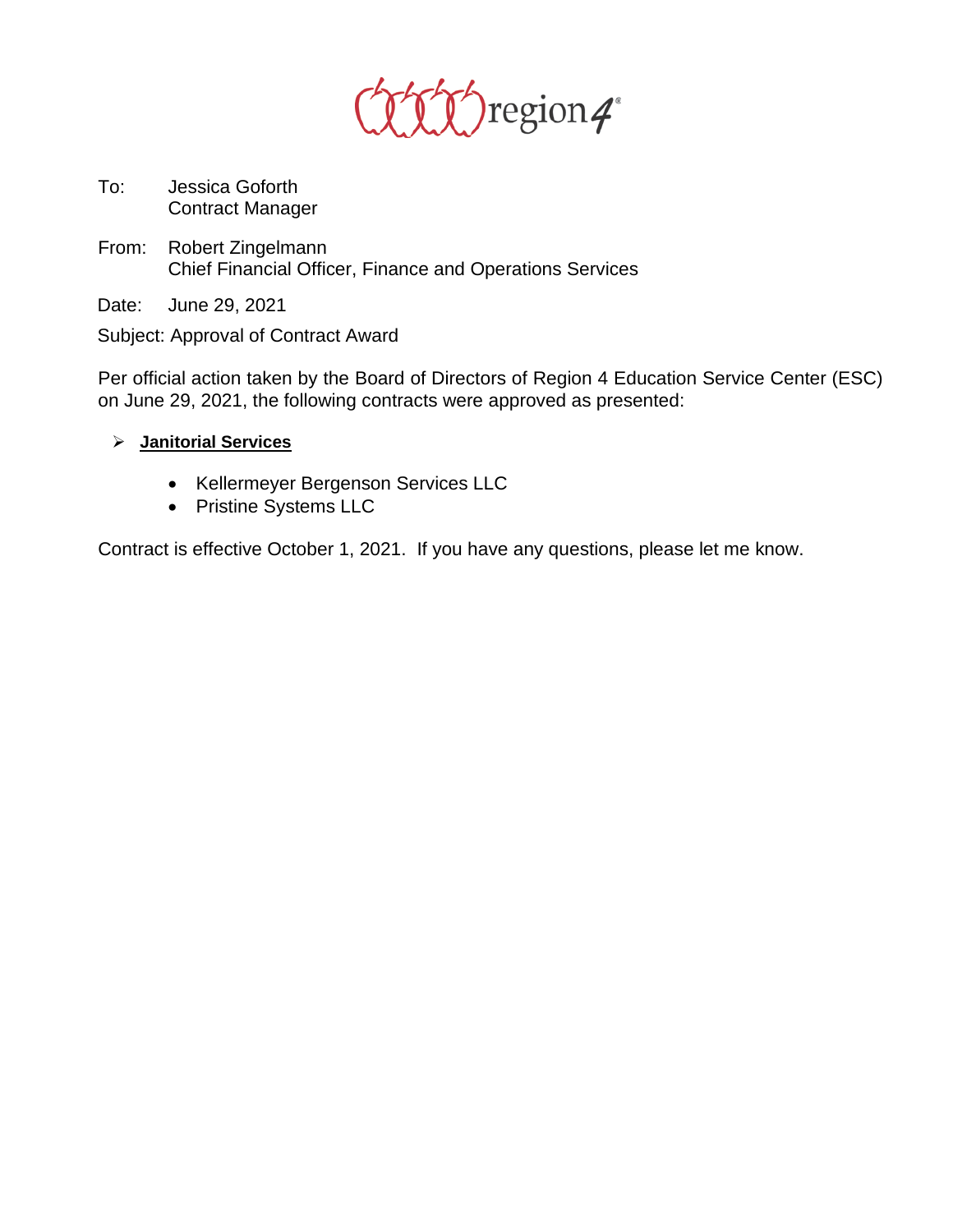

To: Board of Directors

From: Robert Zingelmann

Date: June 29, 2021

Subject: Recommendation of Contract Award

Region 4 ESC held a RFP opening on June 29, 2021 for RFP # 21-09 for *Janitorial*  **Services.** There were two (4) proposals submitted:

- Champion Cleaning Solutions
- Kellermeyer Bergenson Services LLC
- Precision Human Resource Solutions, Inc.
- Pristine Systems LLC

After careful review of all proposals, the Evaluation Team has determined that two (2) companies demonstrated the ability to provide the products and services outlined in the solicitation while offering competitive pricing to the members.

## **CONSIDERATION**

Award of annual contract in compliance with the bid laws of the State of Texas is recommended.

## RECOMMENDATION

The Evaluation Team recommends the following company for award based on their response:

| <b>Contract</b>            | Vendor                                                                | <b>Term of Contract</b>                                     |
|----------------------------|-----------------------------------------------------------------------|-------------------------------------------------------------|
| <b>Janitorial Services</b> | Kellermeyer Bergenson Services<br>II C<br><b>Pristine Systems LLC</b> | Three (3) years with option of<br>two (2) one-year renewals |

Support documentation has been attached for your reference.

Enclosure: Bid Tab Summary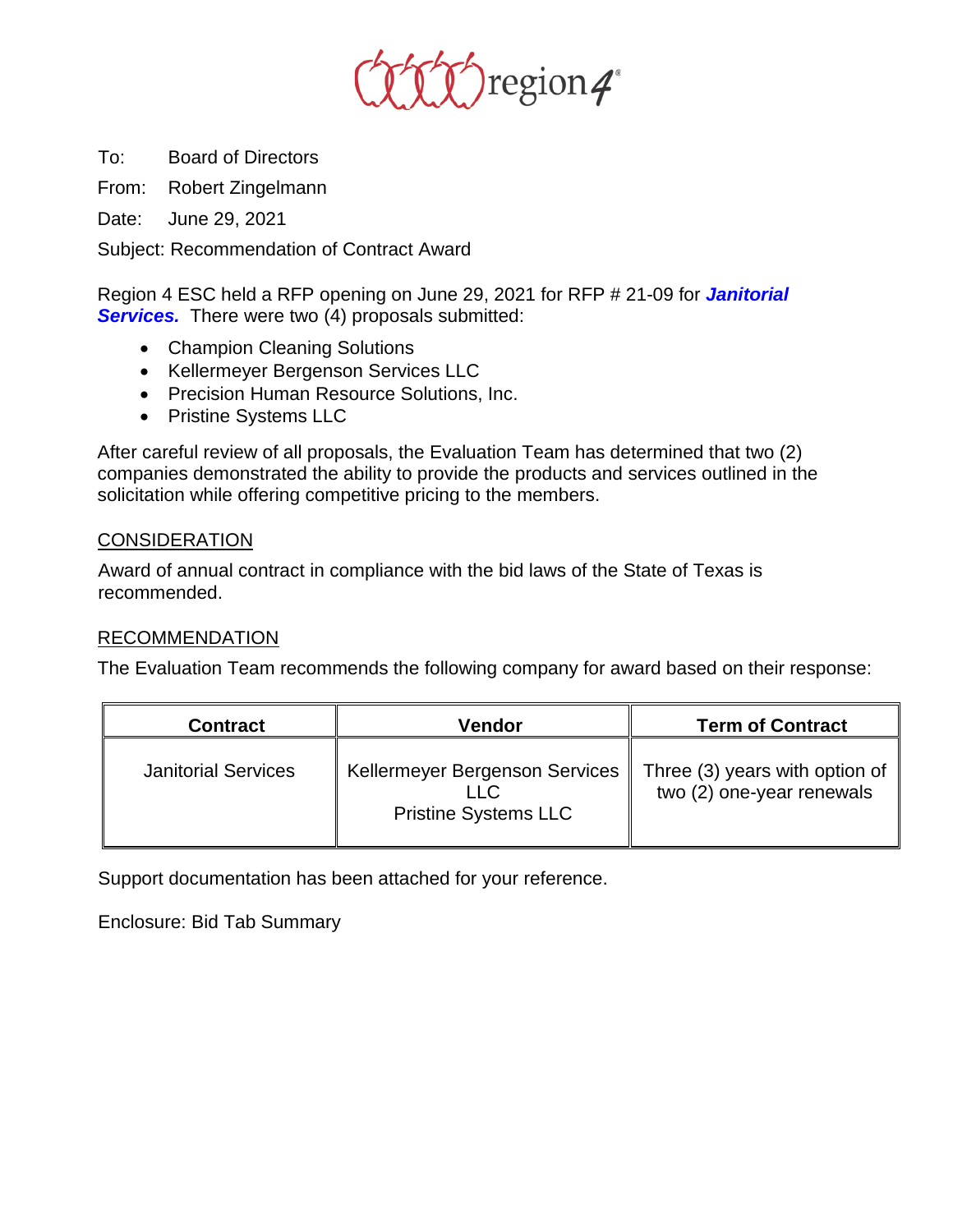

- To: Dr. Pam Wells Executive Director
- From: Robert Zingelmann Chief Financial Officer, Finance and Operations Services

Date: June 29, 2021

Re: Janitorial Services; RFP # 21-09

The Evaluation Committee has reviewed the responses and recommend that the following companies be awarded:

- Kellermeyer Bergensons Services, LLC
- Pristine Systems LLC

The recommended vendors submitted offers that were determined to be most advantageous to OMNIA Partners, Public Sector members, based upon the bid tabulation. All the recommended respondents were determined to be competitively priced and strong for the specified services outlined in the RFP.

We believe all recommended vendors demonstrate the ability to provide and perform the services requested in the proposal. We will monitor their performance and determine at the end of each year if they are eligible for renewal with each new term.

This multiple award is recommended as most advantageous as it limits contract awards to the least number of suppliers necessary to meet the requirements of OMNIA Partners, Public Sector members. In order to serve the entire nation, a multiple award is recommended to provide any governmental agency with complete coverage of commodities, services and any other offering within the scope of proposal.

Please let me know if you have any questions.